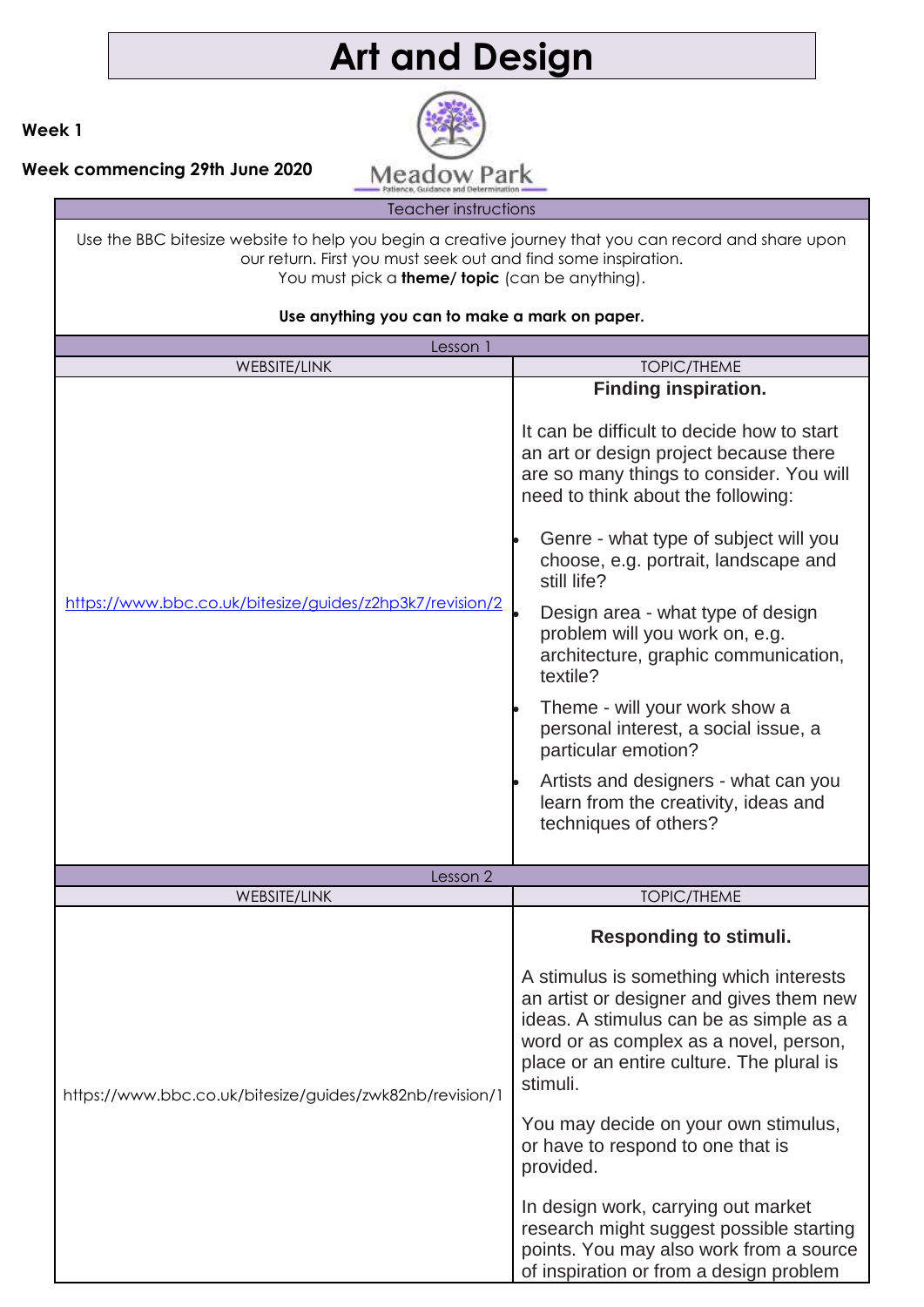|                                                                                            | as a stimulus to help you generate ideas.                                                                                                                                                                             |
|--------------------------------------------------------------------------------------------|-----------------------------------------------------------------------------------------------------------------------------------------------------------------------------------------------------------------------|
|                                                                                            |                                                                                                                                                                                                                       |
| Lesson 3                                                                                   |                                                                                                                                                                                                                       |
| WEBSITE/LINK                                                                               | <b>TOPIC/THEME</b>                                                                                                                                                                                                    |
|                                                                                            | <b>Analytical drawing</b>                                                                                                                                                                                             |
| https://www.bbc.co.uk/bitesize/guides/zyv397h/revision/1                                   | Artists use analytical drawing techniques<br>to explore and record their subject<br>matter. Designers also often use<br>analytical drawing to investigate the<br>visual qualities of their sources of<br>inspiration. |
| Lesson 4                                                                                   |                                                                                                                                                                                                                       |
| WEBSITE/LINK                                                                               | <b>TOPIC/THEME</b>                                                                                                                                                                                                    |
|                                                                                            | <b>Analytical drawing</b><br>The more you look at your subject                                                                                                                                                        |
| https://www.bbc.co.uk/bitesize/guides/zyv397h/video                                        | matter, the better your drawing will be.<br>When you are making a closely-<br>observed drawing you should spend                                                                                                       |
| CHOOSE AN IMAGE THAT RELATES TO YOUR CHOSEN<br>THEME/ TOPIC AND PRACTICE DRAWING IT.       | more time looking than you do drawing.<br>Remember to look carefully at:                                                                                                                                              |
| Draw it as many times as you can. Use different angles,<br>materials, paper and equipment. | shapes<br>spaces                                                                                                                                                                                                      |
| A good place to start is somewhere very simple such as:                                    | relationships between objects or<br>parts of your composition                                                                                                                                                         |
| Fruit<br><b>Bottles</b>                                                                    | light and shadows                                                                                                                                                                                                     |
| Clothes peg                                                                                | texture                                                                                                                                                                                                               |
| <b>Utensils</b>                                                                            | key details<br>the whole                                                                                                                                                                                              |
| Annotate your work!                                                                        |                                                                                                                                                                                                                       |
| Use labels<br>$\bullet$<br><b>Discuss materials</b><br>$\bullet$                           | Consider important visual elements,<br>such as line, tone, texture, colour, shape                                                                                                                                     |
| Discuss equipment<br>٠                                                                     | and form. Each analytical drawing study                                                                                                                                                                               |
| Was it difficult/easy                                                                      | could focus on different visual elements.                                                                                                                                                                             |
| How could you improve it?                                                                  | Each visual element will suggest<br>different materials and techniques that<br>are suitable for the quality being<br>explored.                                                                                        |
|                                                                                            |                                                                                                                                                                                                                       |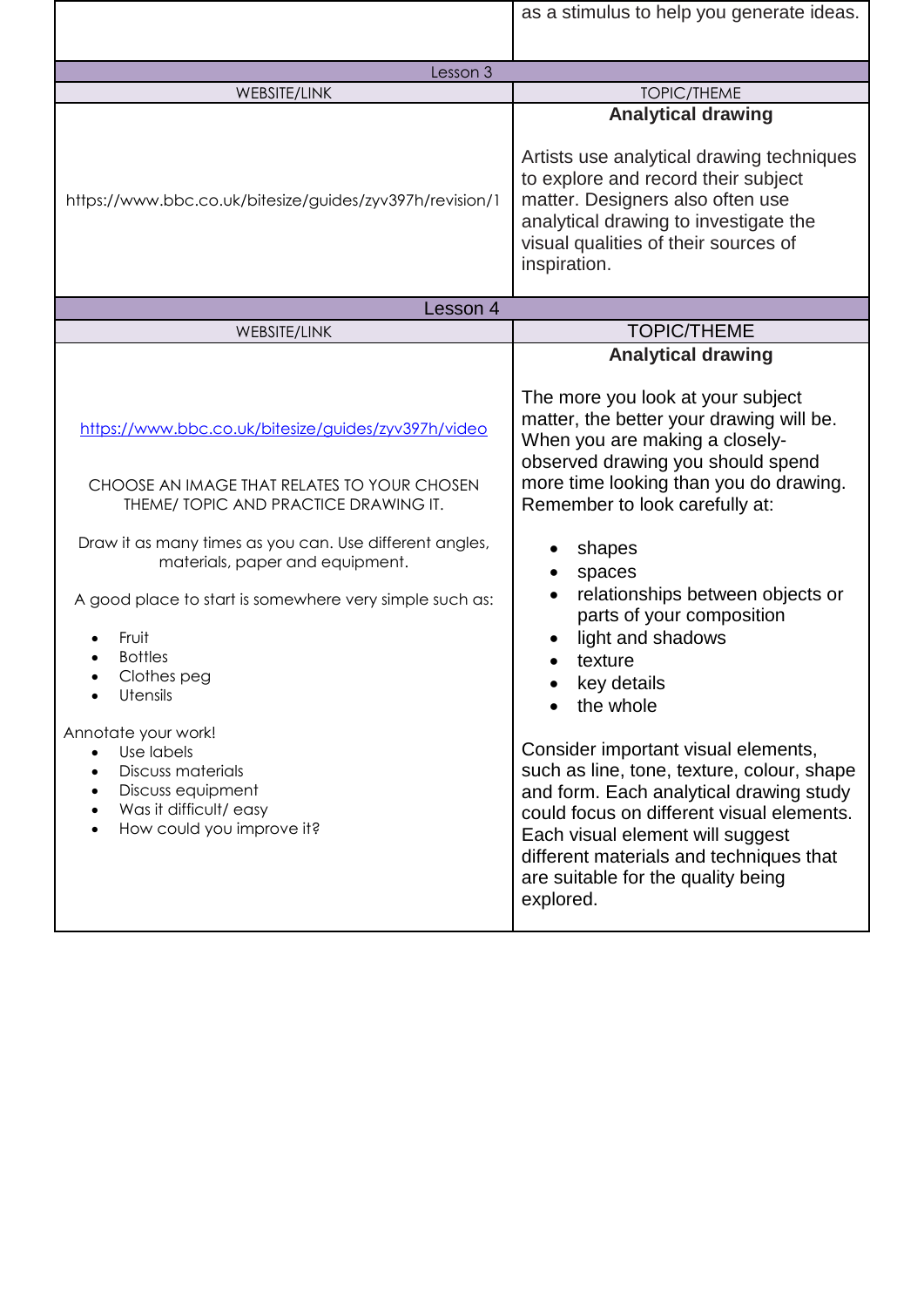## **Week commencing 6th July 2020**

#### Teacher instructions

This week you are going to begin to develop your ideas.

Developing ideas is part of the creative process for artists and designers. By exploring and refining ideas, effective decisions can be made about the final piece of artwork or design solution.

| Lesson 1                                                                            |                                                                                                                                                                                                                                                                                                                                                                                                                                                                                                 |
|-------------------------------------------------------------------------------------|-------------------------------------------------------------------------------------------------------------------------------------------------------------------------------------------------------------------------------------------------------------------------------------------------------------------------------------------------------------------------------------------------------------------------------------------------------------------------------------------------|
|                                                                                     |                                                                                                                                                                                                                                                                                                                                                                                                                                                                                                 |
| <b>WEBSITE/LINK</b><br>https://www.bbc.co.uk/bitesize/guides/zc7mng8/<br>revision/1 | <b>TOPIC/THEME</b><br><b>Developing ideas</b><br>Development is about creativity and exploring<br>ideas in different ways.<br>After your initial response to a stimulus it is<br>important that you don't just keep producing<br>analytical drawings or market research. This<br>isn't development.<br>Development is about selecting ideas, visual<br>elements, compositions and techniques from<br>this initial work and using them in new ways.<br>It is important that you don't become too |
|                                                                                     | attached to your first idea.                                                                                                                                                                                                                                                                                                                                                                                                                                                                    |
| Lesson 2                                                                            |                                                                                                                                                                                                                                                                                                                                                                                                                                                                                                 |
| <b>WEBSITE/LINK</b>                                                                 | <b>TOPIC/THEME</b>                                                                                                                                                                                                                                                                                                                                                                                                                                                                              |
|                                                                                     | Developing ideas ii                                                                                                                                                                                                                                                                                                                                                                                                                                                                             |
| https://www.bbc.co.uk/bitesize/guides/zc7mng8/vid<br>$\overline{e}$                 | Don't worry if the work you produce is not<br>perfect.<br>It is an important part of the creative<br>process to try out new things and to make<br>creative decisions based on what works<br>and what doesn't.<br>And don't worry if you try something that<br>doesn't work. Showing creativity is more<br>important at this stage. Remember you can<br>refine your work and produce a more finished<br>result for the sustained project in your                                                 |
| Lesson 3                                                                            | portfolio and your assignment.                                                                                                                                                                                                                                                                                                                                                                                                                                                                  |
| WEBSITE/LINK                                                                        | <b>TOPIC/THEME</b>                                                                                                                                                                                                                                                                                                                                                                                                                                                                              |
|                                                                                     | <b>Experimenting with materials and</b>                                                                                                                                                                                                                                                                                                                                                                                                                                                         |
| https://www.bbc.co.uk/bitesize/guides/z8pfcj6/revisi<br>on/1                        | techniques                                                                                                                                                                                                                                                                                                                                                                                                                                                                                      |
|                                                                                     | Understanding the properties of different<br>materials and how they might be used can<br>help you make effective choices in art and                                                                                                                                                                                                                                                                                                                                                             |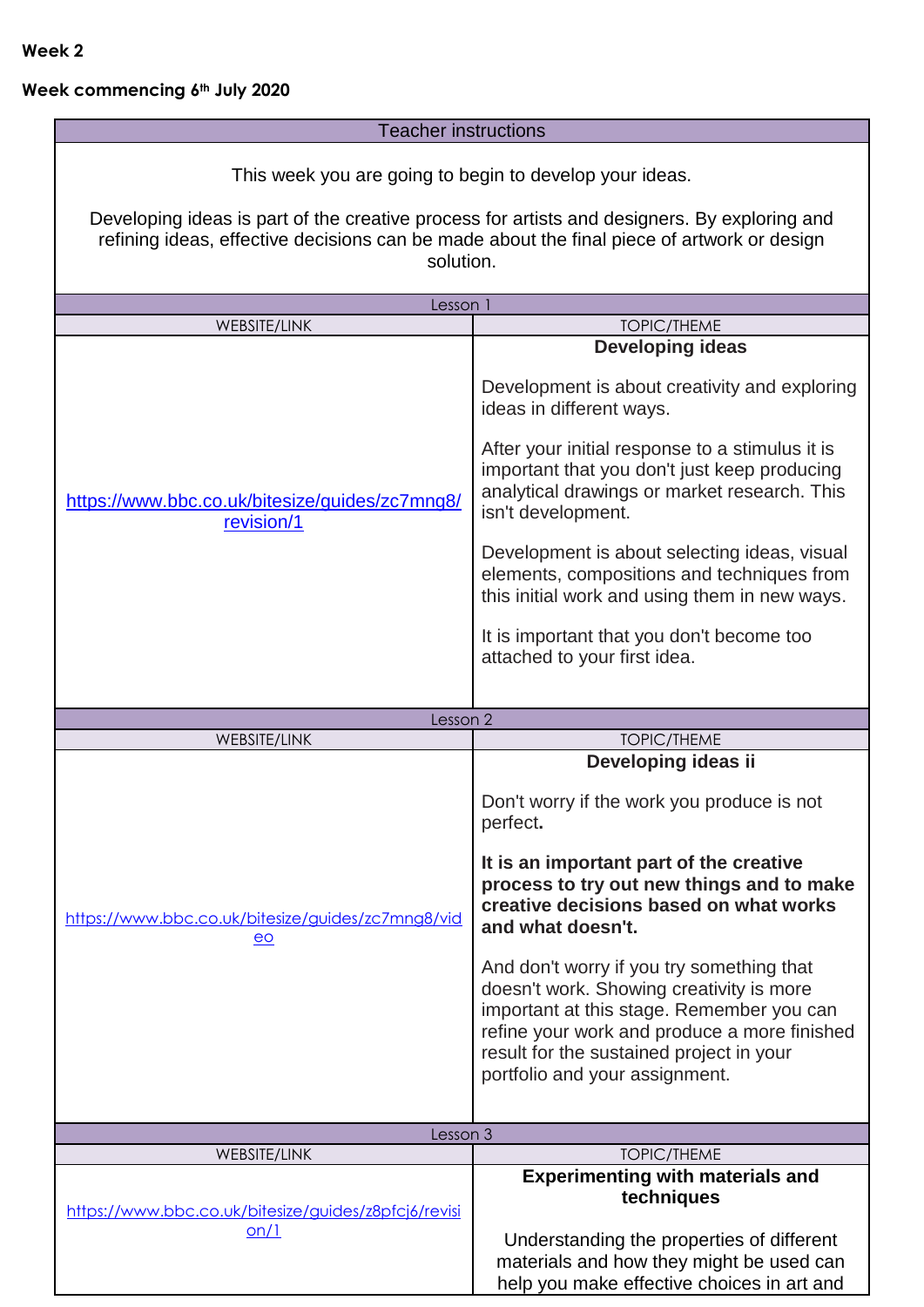|                                                              | design work.                                                                                                                                                                                                                                                                                                                                                                                                                                                                                                                                                                                 |
|--------------------------------------------------------------|----------------------------------------------------------------------------------------------------------------------------------------------------------------------------------------------------------------------------------------------------------------------------------------------------------------------------------------------------------------------------------------------------------------------------------------------------------------------------------------------------------------------------------------------------------------------------------------------|
|                                                              | Be open-minded when experimenting.<br>Don't be afraid to try things.                                                                                                                                                                                                                                                                                                                                                                                                                                                                                                                         |
|                                                              | Even if something is unsuccessful, you will<br>have shown that you have tried and learned<br>valuable lessons.                                                                                                                                                                                                                                                                                                                                                                                                                                                                               |
|                                                              | Choice of materials and technique will affect<br>the style of your work. Try different materials<br>to find out which you enjoy working with, and<br>which produce affects you are interested in.                                                                                                                                                                                                                                                                                                                                                                                            |
| Lesson 4                                                     |                                                                                                                                                                                                                                                                                                                                                                                                                                                                                                                                                                                              |
| WEBSITE/LINK                                                 | <b>TOPIC/THEME</b>                                                                                                                                                                                                                                                                                                                                                                                                                                                                                                                                                                           |
| https://www.bbc.co.uk/bitesize/guides/z8sv97h/revisi<br>on/1 | <b>Recording and observing</b><br>You should get in the habit of recording each<br>stage of your work and reflecting on it as you<br>go. Look back at what you have achieved and<br>think how this can help your next steps.<br>When you begin to explore a theme or<br>subject in your work you need to record your<br>first impressions. This can be done by:<br>make drawings, sketches, jottings,<br>photographs or experiments with different<br>media<br>collecting images from sources such as<br>galleries, the internet or books, and then<br>using these to develop your own ideas |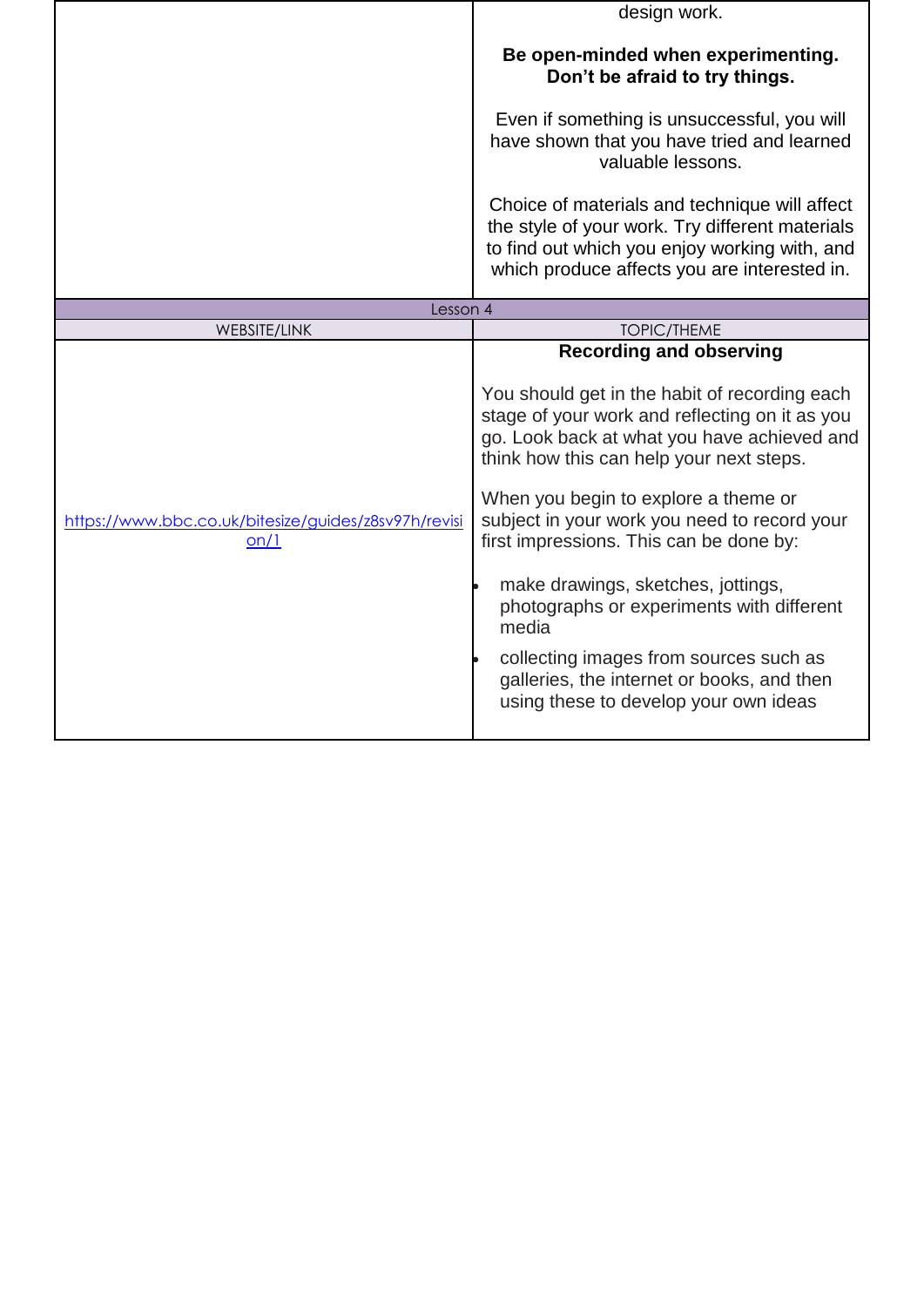# **Week commencing 13th July 2020**

### **Teacher instructions**

| Now that you have found some inspiration, practiced drawing and mark making, experimented with<br>different medias and equipment (whatever you can get your hands on!) and made some observations |                                                                                                                                                                                                                                             |  |
|---------------------------------------------------------------------------------------------------------------------------------------------------------------------------------------------------|---------------------------------------------------------------------------------------------------------------------------------------------------------------------------------------------------------------------------------------------|--|
| about your work you can begin to think about a final piece that showcases your skills and knowledge!                                                                                              |                                                                                                                                                                                                                                             |  |
| Lesson 1                                                                                                                                                                                          |                                                                                                                                                                                                                                             |  |
| <b>WEBSITE/LINK</b>                                                                                                                                                                               | <b>TOPIC/THEME</b>                                                                                                                                                                                                                          |  |
|                                                                                                                                                                                                   | <b>Annotating your work</b><br>Annotation means writing key information<br>alongside your work. It can help to record<br>your thoughts, keep your development on<br>track and let others know what you have<br>done and why.                |  |
|                                                                                                                                                                                                   | There are several reasons annotation may be<br>used, for example to:                                                                                                                                                                        |  |
| https://www.bbc.co.uk/bitesize/guides/zgtngdm/revi<br>sion/1                                                                                                                                      | analyse the work of an inspirational artist or<br>designer                                                                                                                                                                                  |  |
|                                                                                                                                                                                                   | record a technique                                                                                                                                                                                                                          |  |
|                                                                                                                                                                                                   | record ideas                                                                                                                                                                                                                                |  |
|                                                                                                                                                                                                   | explain the thinking behind an idea                                                                                                                                                                                                         |  |
|                                                                                                                                                                                                   | analyse the success of a technique, idea or<br>composition                                                                                                                                                                                  |  |
|                                                                                                                                                                                                   | explain how a particular artist or designer's<br>style or technique has influenced your work                                                                                                                                                |  |
| Lesson 2                                                                                                                                                                                          |                                                                                                                                                                                                                                             |  |
| <b>WEBSITE/LINK</b>                                                                                                                                                                               | <b>TOPIC/THEME</b>                                                                                                                                                                                                                          |  |
|                                                                                                                                                                                                   | <b>Analysing and evaluating</b>                                                                                                                                                                                                             |  |
|                                                                                                                                                                                                   | Artists and designers often record ideas,<br>observations and insights that come to them<br>as they produce their work. These insights<br>can help them to analyse and evaluate the<br>effectiveness of the work that has been<br>produced. |  |
| https://www.bbc.co.uk/bitesize/guides/zymtv9q/r<br>evision/1                                                                                                                                      | Being able to analyse a work is an essential<br>part of evaluating it. Recording this evaluation<br>ensures that the creative process is<br>communicated clearly.                                                                           |  |
|                                                                                                                                                                                                   | On every piece of work you have completed:                                                                                                                                                                                                  |  |
|                                                                                                                                                                                                   | discuss your development and final work                                                                                                                                                                                                     |  |
|                                                                                                                                                                                                   | help others understand what you were<br>trying to achieve                                                                                                                                                                                   |  |
|                                                                                                                                                                                                   | explain your successes and weaknesses                                                                                                                                                                                                       |  |